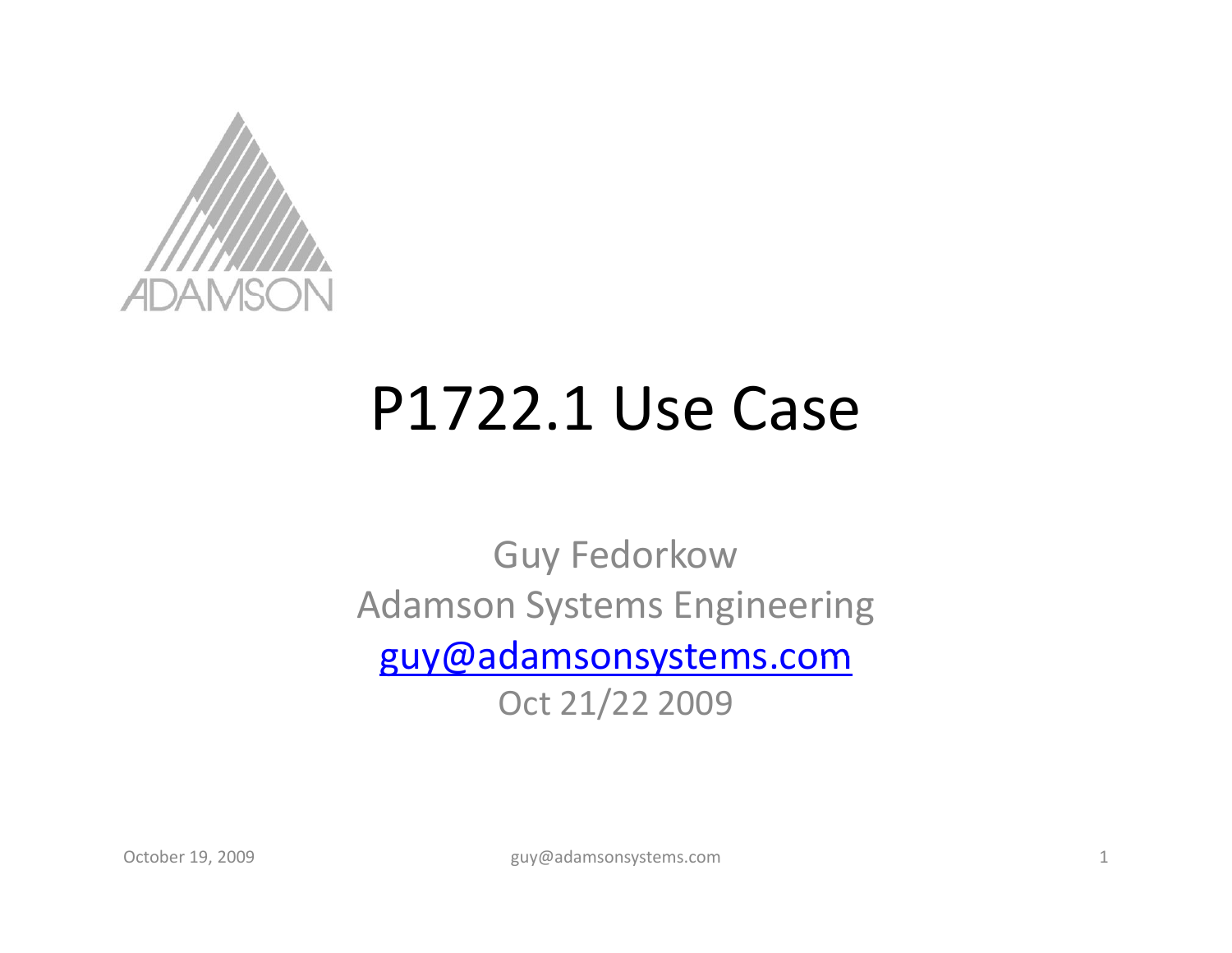## Use‐Case Summary

This description gives an 802.1AVB Use-case for large‐scale live‐audio events

Key Requirements:

- Multiple vendors must independently operate on one network
- A balance of auto-configuration and manual configuration is desirable for repeatable, predictable operation.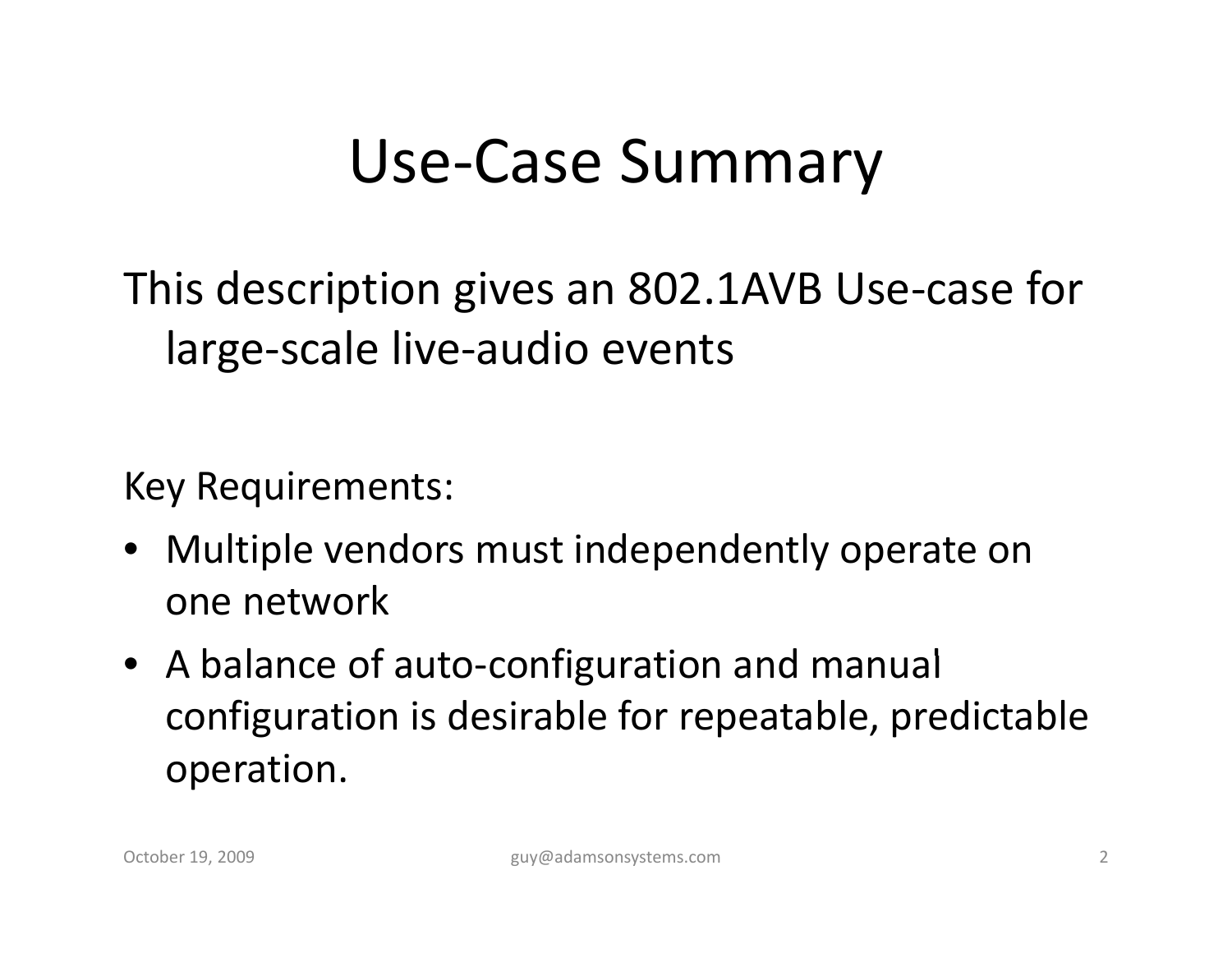## Pro Audio Use Case Block Diagram

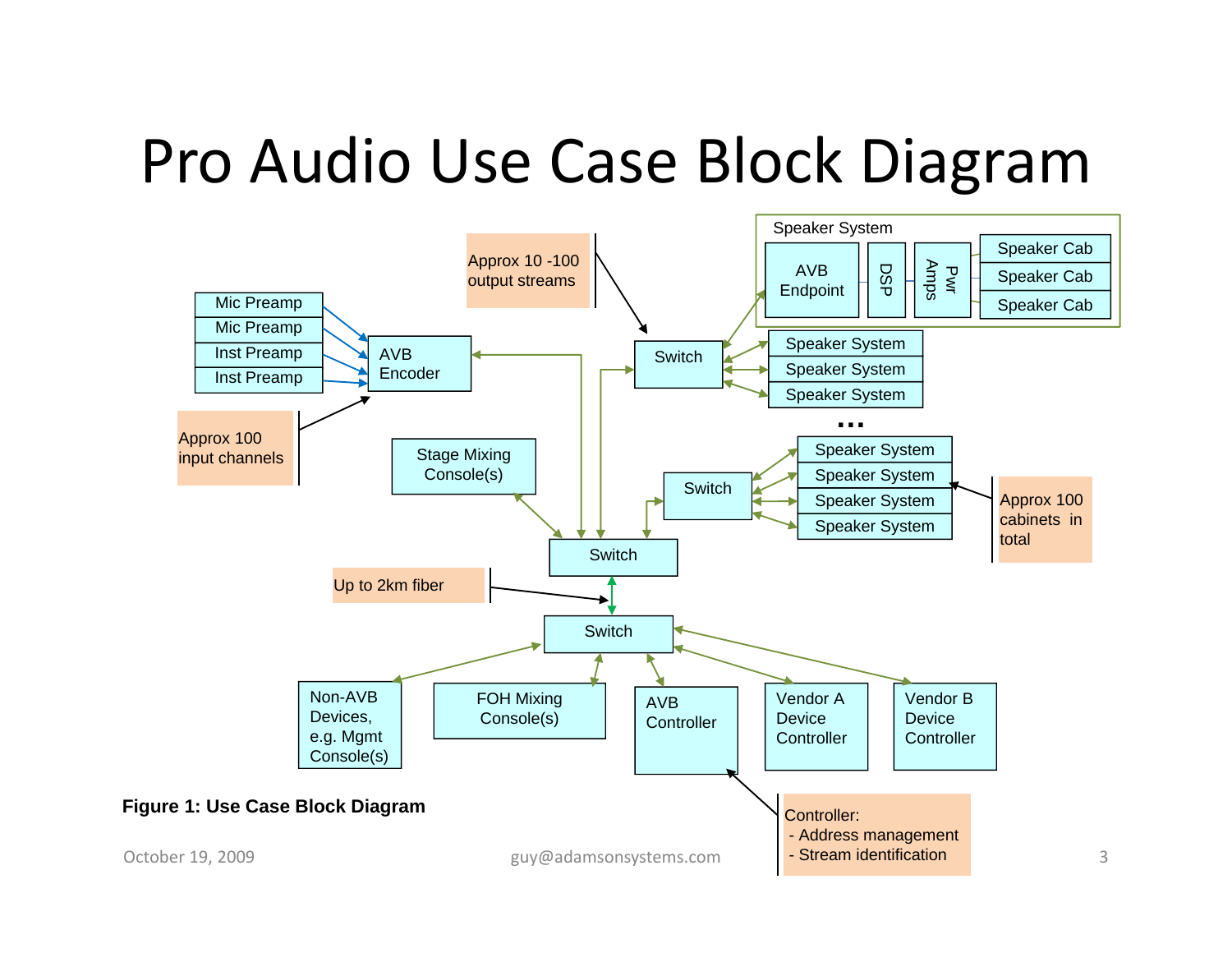## Interworking Goals

- Allow speaker systems, AVB‐enabled switches, microphone and instrument pre‐amps and mixing consoles to be interconnected to create <sup>a</sup> reliable, easy‐to‐use sound reinforcement systems.
- Minimize configuration complexity, (e.g. MAC addresses shall not be tapped into <sup>a</sup> keypad to make <sup>a</sup> stream happen.)
- Maintain enough centralized control to ensure reliable, predictable and repeatable configurations.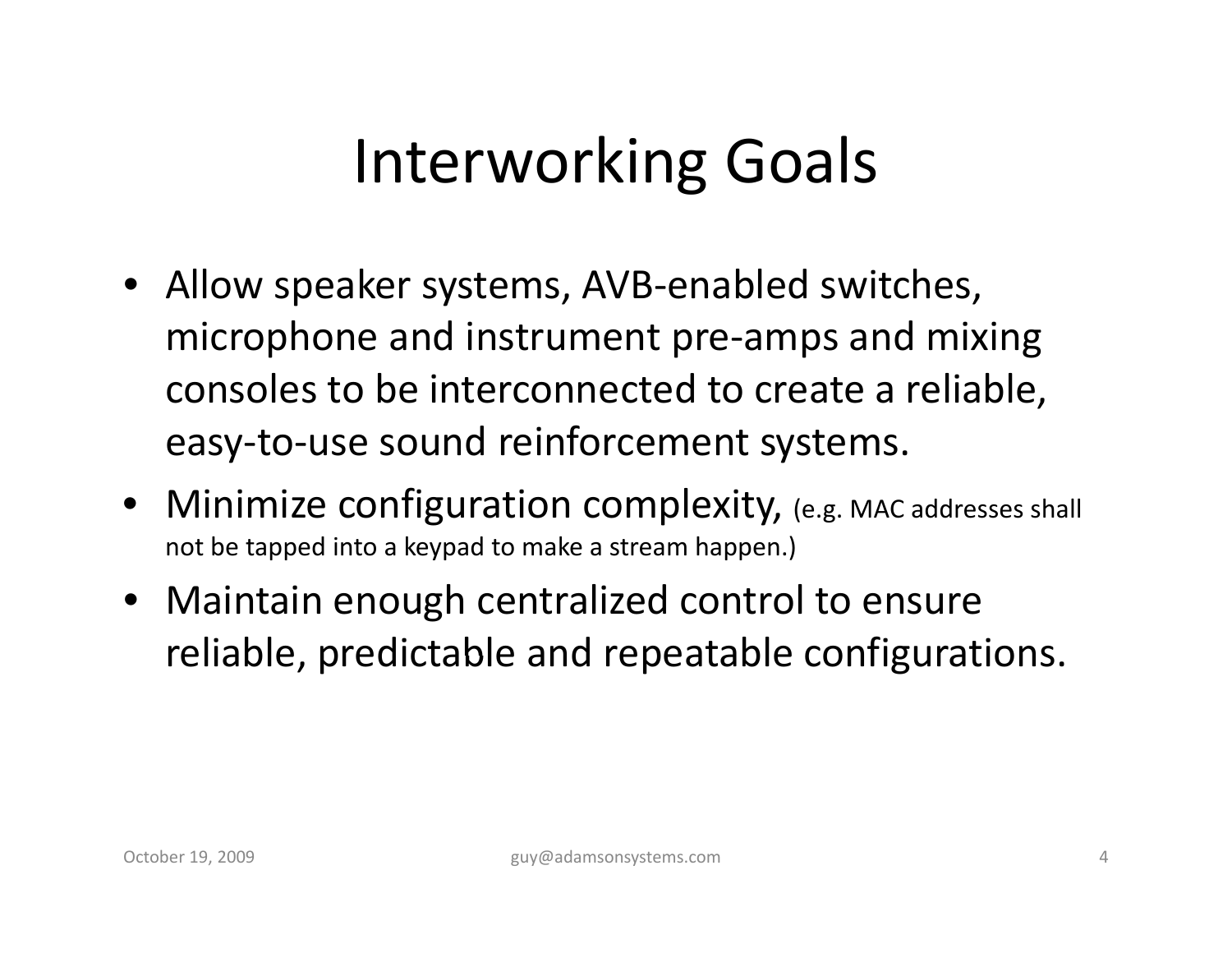## Interworking Non‐Goals

• Standardized Application ‐specific and Device‐specific configuration isn't <sup>a</sup> requirement… Just get the streams to flow…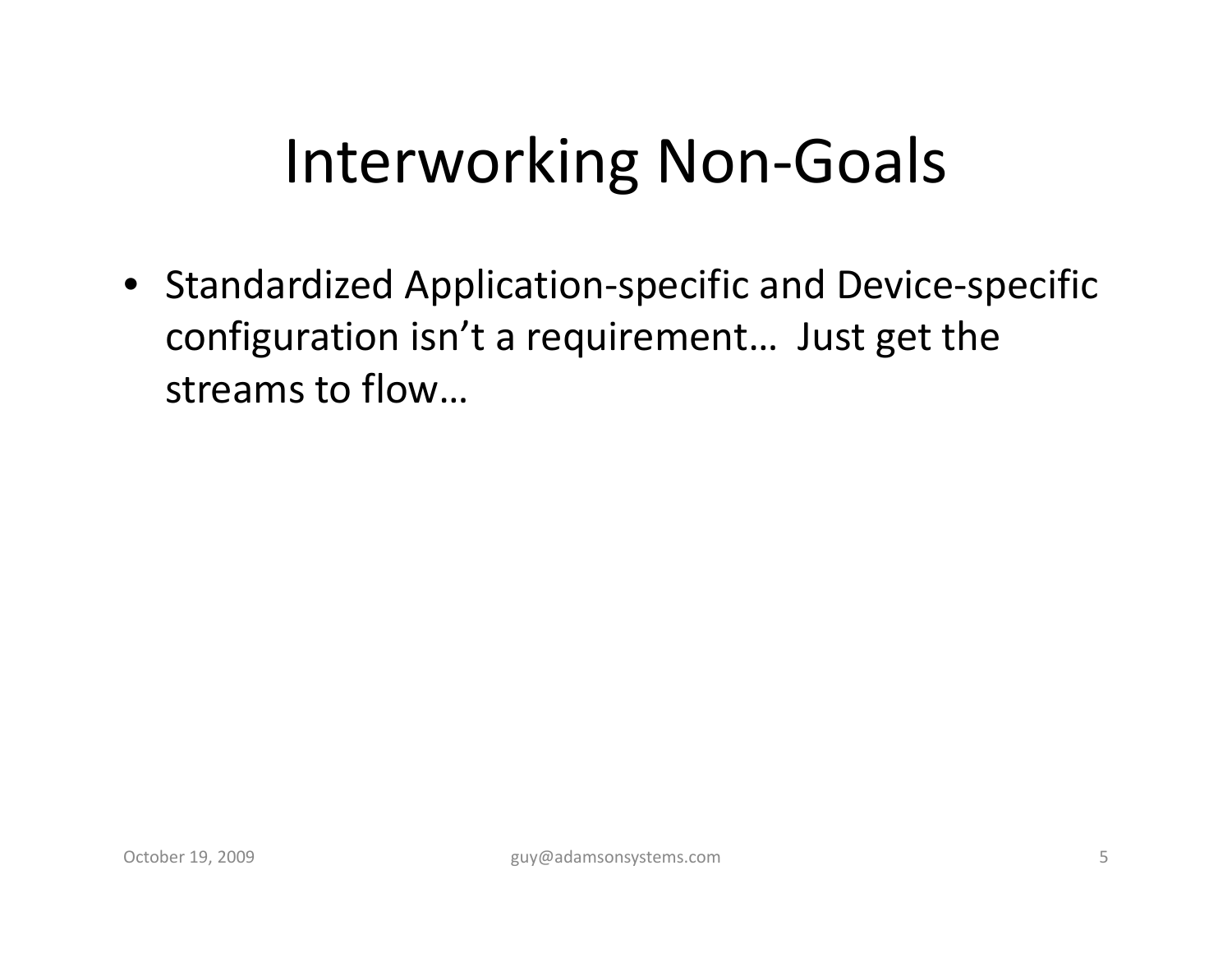## Assumptions

- • Multiple Speaker Control and Mixing Console systems may be in separate administrative domains.
	- They're all plugged into one AVB network, but each requires its own focus of control, with "just enough" visibility into each others' devices.
	- E.g. Not every controller can set up connections on every part of the network
- A system controller may be beneficial in this network
	- i.e., completely automatic self‐configuration is not required
	- Functions that cross administrative domains should be minimized
	- Failure of <sup>a</sup> System Controller should not affect the flow of established streams.
- • WiFi / 802.11 is not expected to be used for audio connectivity
	- But WiFi might be used for network control
- • Devices may not be physically accessible without substantial effort.
	- i.e., access must not be required for control and/or configuration.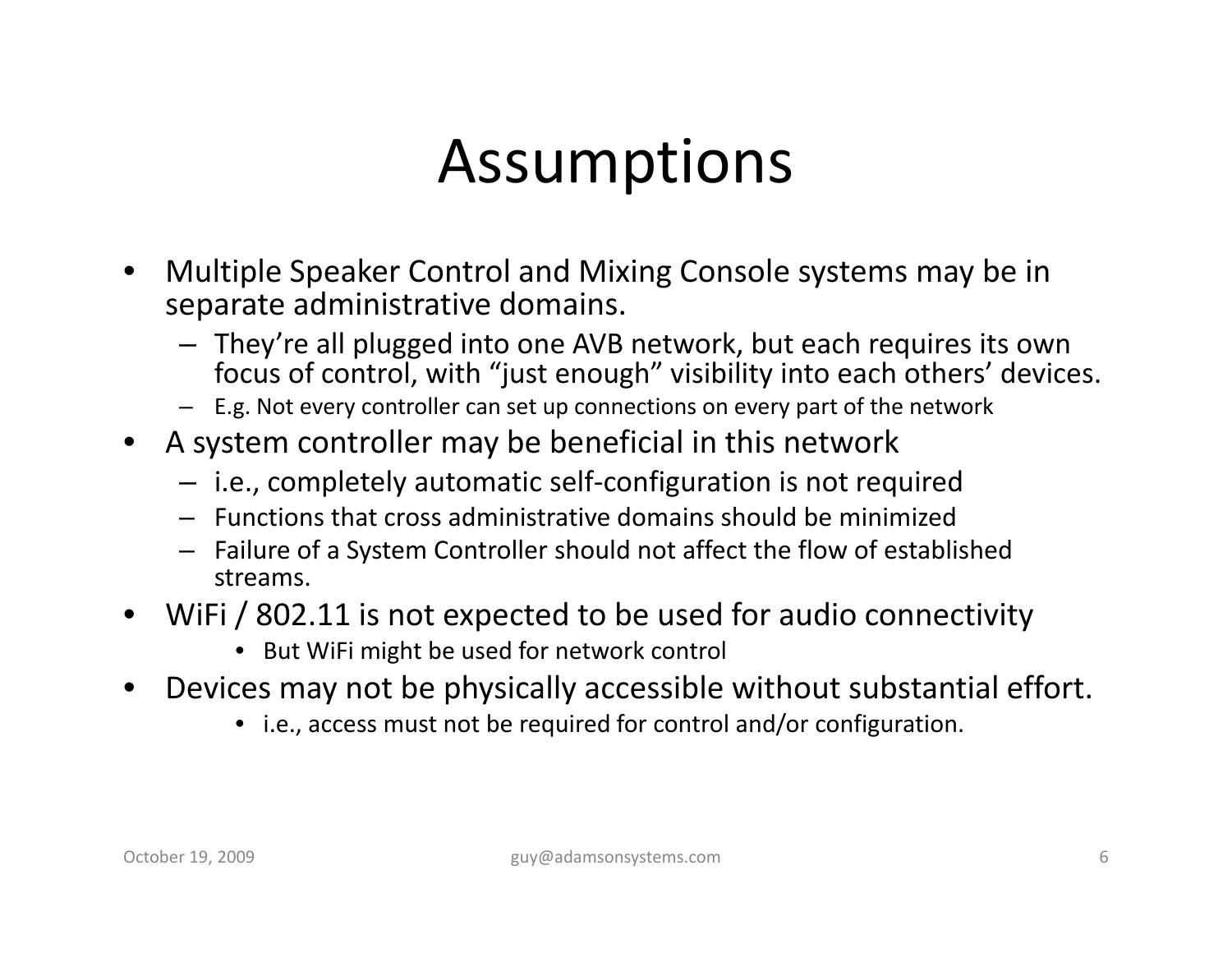# Scaling

In one L2 network domain, there might be:

- ~100 streams from sources to one or more mixing desk(s)
- More than one mixing desk
	- Microphone/instrument channels may be multicast to monitor, Front‐of‐House (FOH) and recording mixers
- ~10 multicast streams from FOH mixing desk to stage (or ~100 multicast streams in the case of large fixed‐install conference centers)
- ~100 speaker cabinets.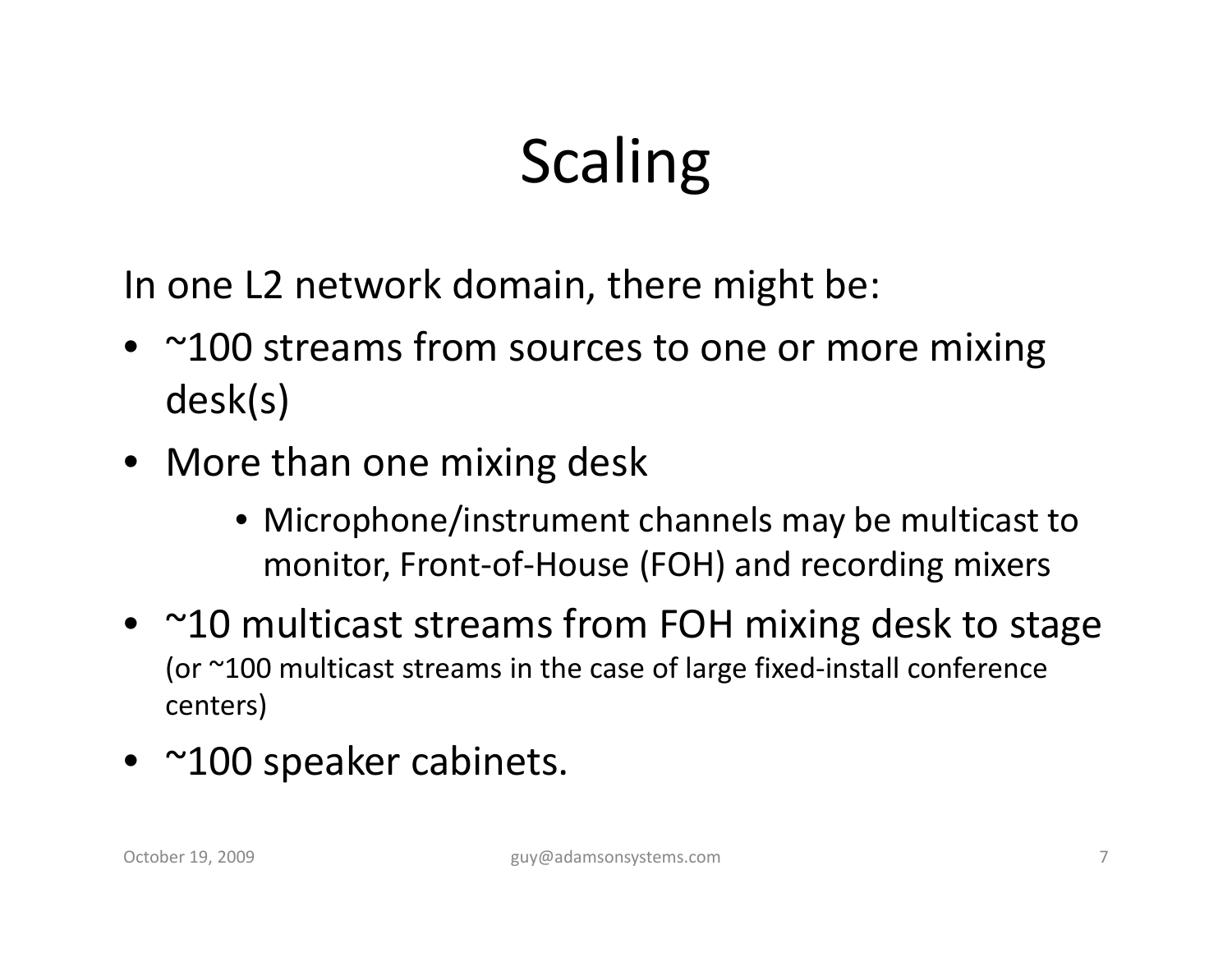## Areas where Interworking Must Work

• Transport protocol, P1722/1733

Endpoints must identify/configure the expected bit rates… 48, 96 kHz and 192kHz <sup>x</sup> 24 bit are all used

### • Stream configuration

i.e. endpoints must agree on which MAC address corresponds to which program stream, with what coding & rate

• L2 and L3 address assignment MAAP for L2, ZeroConf or whatever for L3

### • Multicast tree pruning

Fully covered by MMRP, aka 802.1Qak?

#### • Bandwidth Reservation Fully covered by SRP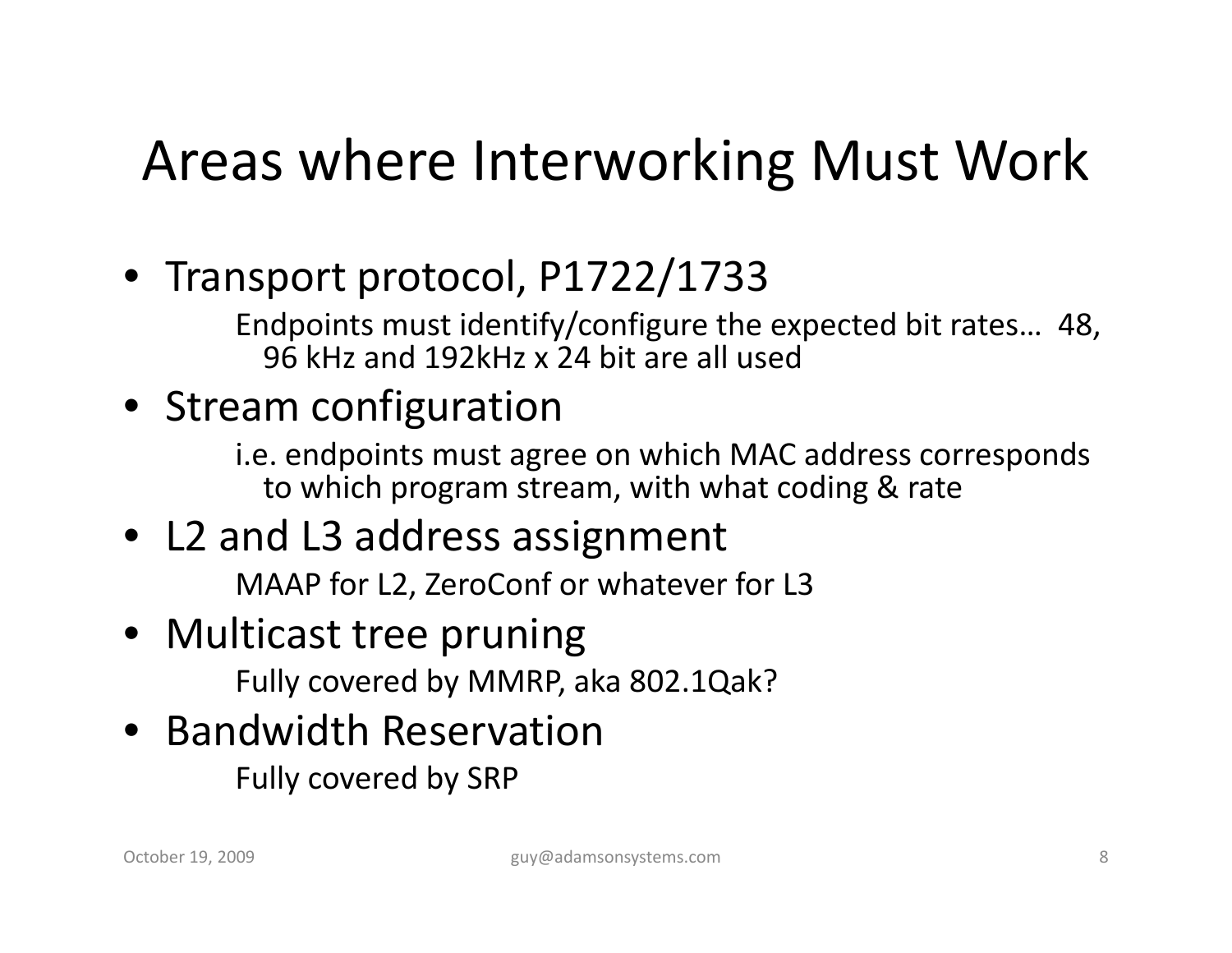## Areas where Interworking Agreements Might be Helpful

- Network Security, Authentication, Access Control, possibly Encryption
- Device Naming
- Transport Protocol Performance Monitoring

E.g. RTP/P1733 has the associated RTCP where end points can report transmission impairments such as lost packets in a standardized way

• Redundancy Plan

Spanning tree provides basic redundancy, but additional standardized redundancy may be valuable.

• Fault Diagnosis